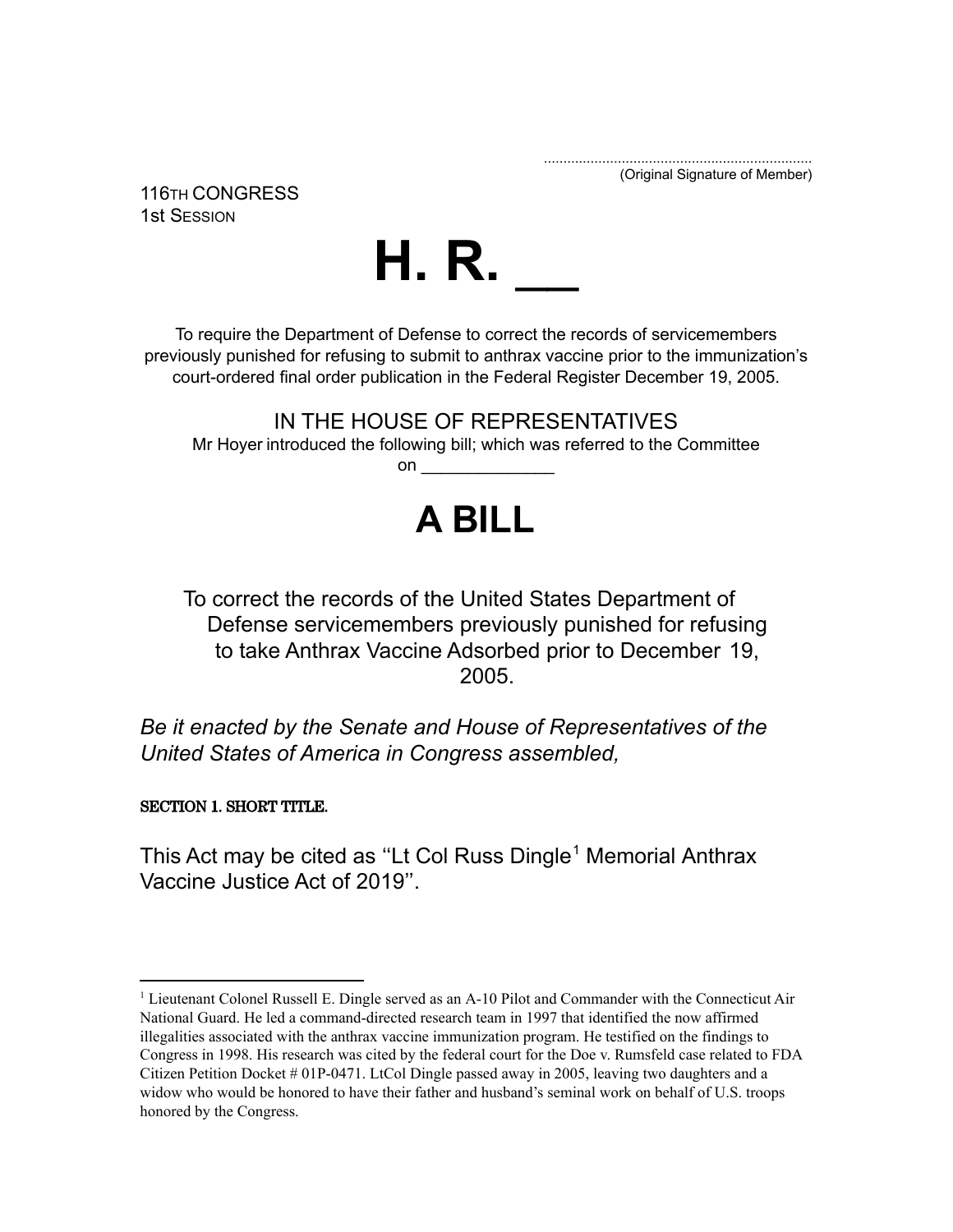SEC. 2. BASIS FOR CORRECTION OF RECORDS OF SERVICEMEMBERS PREVIOUSLY PUNISHED FOR REFUSAL TO SUBMIT TO ANTHRAX VACCINE.

(a) LEGISLATIVE INQUIRY.— Multiple Congressional Hearings resulted in House Report 106-556 in April 2000. That report found the Department of Defense Anthrax Vaccine Immunization Program (AVIP) to have been conducted in conflict with Food and Drug Administration (FDA) regulations, and declared the anthrax vaccine to have been investigational and experimental absent a properly approved indication for use against inhaled anthrax. The illegal status of the AVIP was later corroborated in Article III Federal Court findings.

(b) JUDICIAL INQUIRY.— Following a December 2003 preliminary injunction, and an October 2004 permanent injunction by the Federal District Court of Washington DC prohibiting further mandatory anthrax inoculations, and later declinations to vacate or overrule those opinions by the DC Federal Appellate Court, the mandatory nature of the AVIP was affirmed as "not substantially justified" given the vaccine licensing was never finalized by the FDA until plaintiffs compelled them to do so on December 19, 2005. On that date, the FDA published a final order for the vaccine, including approval for use against inhalation anthrax. Because of this previously non-finalized licensure, the mandatory AVIP was affirmed as illegal and by August 2007 the servicemembers suing the Defense Department were declared the "prevailing party."

(c) EXECUTIVE INQUIRY.— A preliminary report in August 2008 and a final report in February 2010 by the Department of Justice's Federal Bureau of Investigation (FBI) affirmed that the perpetrator's motive in the fall 2001 anthrax letter attacks was to "save the failing" anthrax vaccine program. The FBI revealed that the anthrax letter attacks by a Defense Department scientist caused the program to be "rejuvenated" … "within a few months of the anthrax attacks." The FBI disclosed that following the attacks "the FDA fast-tracked the approval process and approved the Anthrax Vaccine Adsorbed … even though it didn't meet the original potency standards."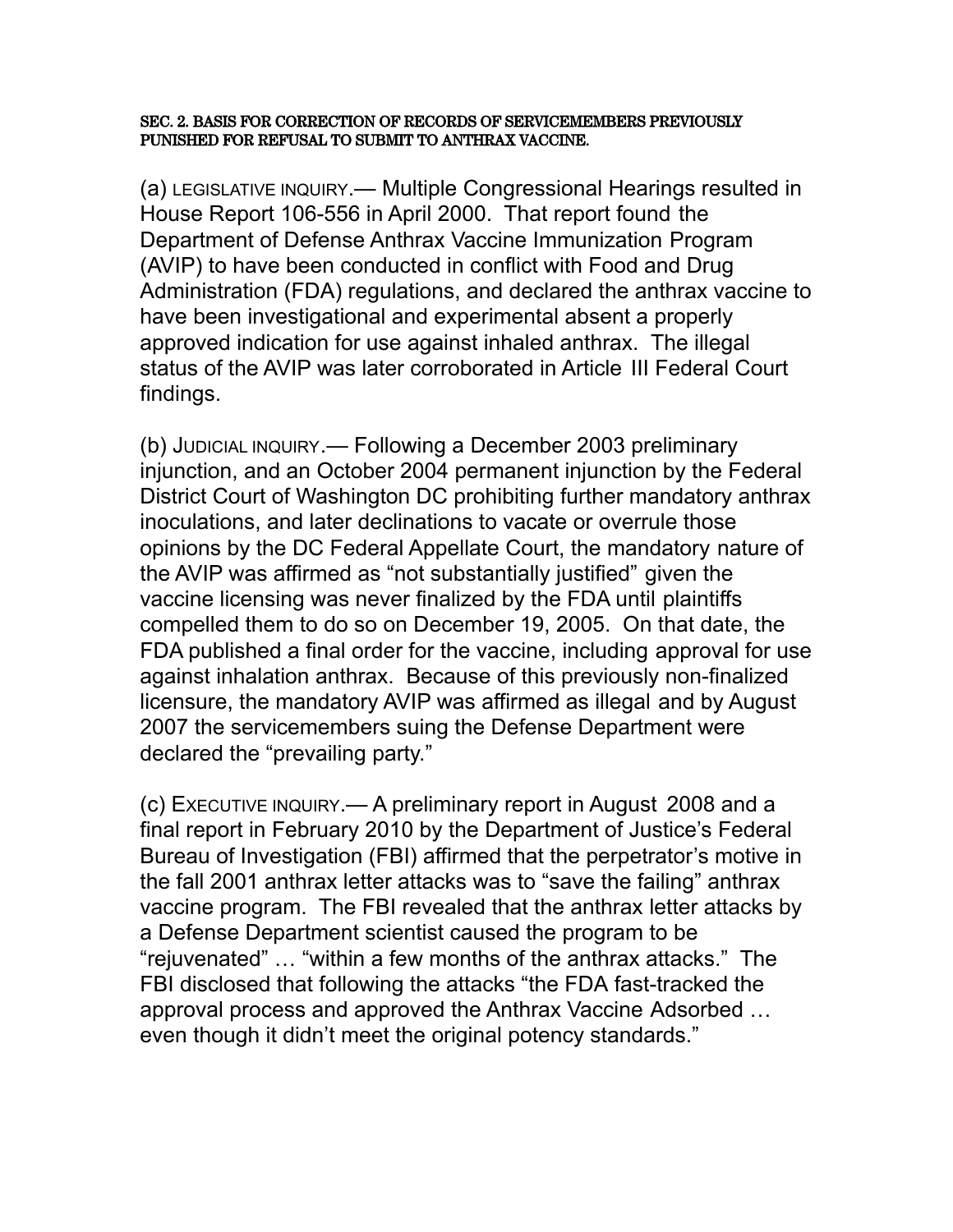(d) UNITED STATES CODE.— According to the above finalized legislative and judicial inquiries the Defense Department's AVIP violated 10 U.S.C. §1107 due to the mandate of a vaccine that was investigational because until December 19, 2005 the anthrax vaccine was never properly licensed by the FDA. In effect, the Defense Department wrongfully punished those servicemen and women for refusing to submit to the mandatory vaccination, who by doing so upheld their Oaths of Office and the Uniform Code of Military Justice requirements to challenge illegal orders. Indeed, it remains uncontested that the inference of legality for military orders does not apply to patently illegal orders. The AVIP was patently illegal because the Defense Department initiated the vaccine's investigational new drug licensure process yet did not procure from the FDA a finalized license. As a direct result, statutory requirements remained unmet until December 19, 2005. It remains academic that any servicemember punished for refusing to comply with the unlawful order prior to December 19, 2005 must have their service records corrected.

## SEC. 3. CORRECTION OF RECORDS OF SERVICEMEMBERS PREVIOUSLY PUNISHED FOR REFUSAL TO ANTHRAX VACCINE.

(a) CORRECTION.—In the case of a member or former member of the Armed Forces whomsoever before the December 19, 2005 publication of the final order for anthrax vaccine was subject to any form of adverse personnel action as a result of the refusal to take a vaccine covered by section 2, the Secretary concerned, acting through the appropriate military board for the correction of military records under title 10 and 32 of the United States Code shall, not needing application from the member unilaterally take such proactive actions as may be necessary to correct the military records of all members or former members so as to obviate all adverse consequences of the member or former member's refusal to take anthrax vaccine. Refusal to take Anthrax vaccine shall not be considered an offense under any article of the UCMJ nor punishable by any administrative means and any such offenses, guilty pleas, findings, sentences or punishments (judicial and non-judicial) levied shall be voided retroactively. For purposes of this act, voluntary separations while under duress of such orders shall also be